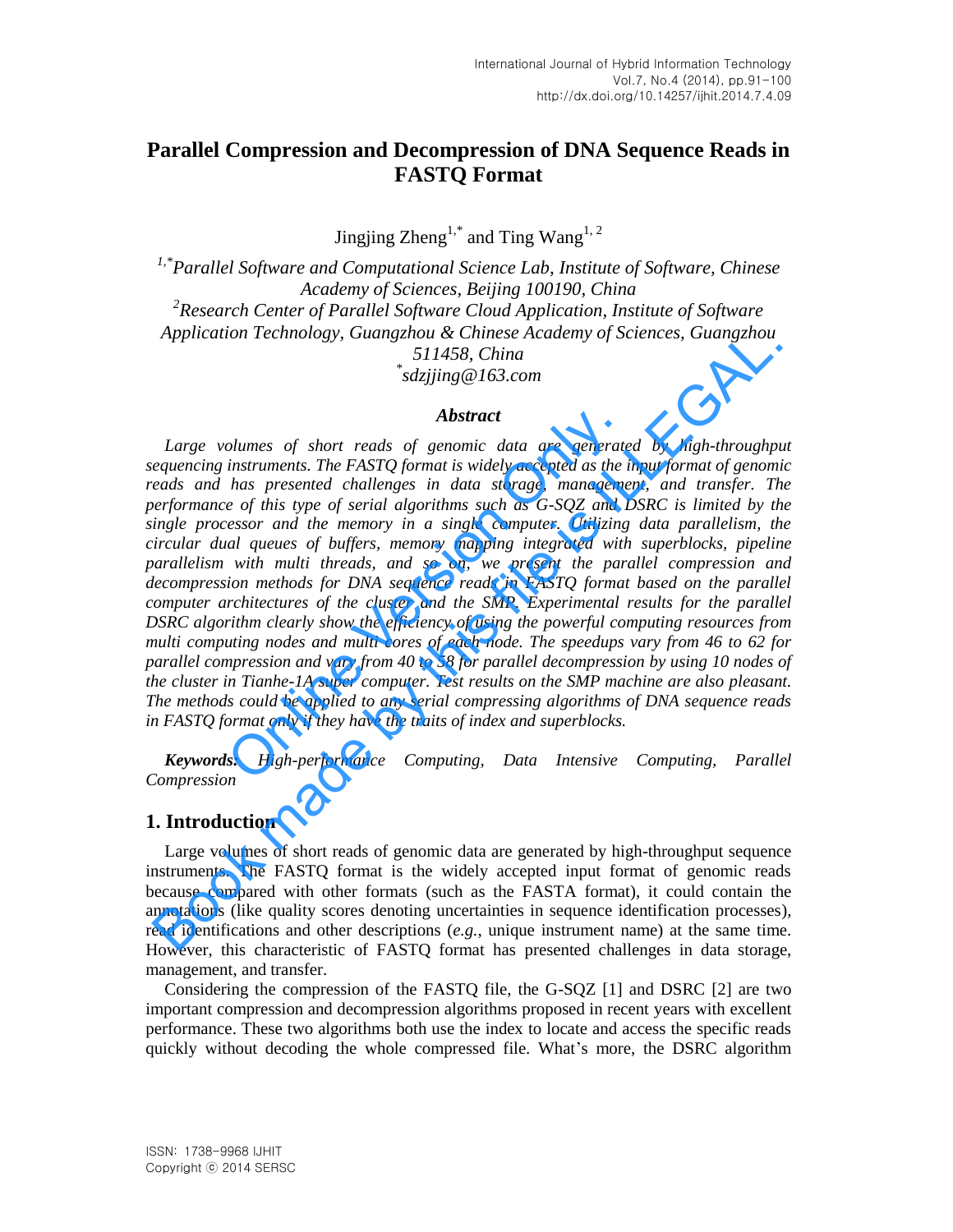divides the whole file data into many superblocks, and the G-SQZ algorithm could also use the superblocks without any difficulty.

Nowadays the size of genomic reads which need to be analyzed has already reached to Terabytes. The above G-SQZ and DSRC algorithms are both serial and the performance could be limited by the single processor and the memory in a single computer, which would affect the processing and analyzing of these mass data. With the rapid development of high performance computing, utilizing the powerful computing performance coming from the multi computing nodes and the multi cores of each node could real-time compress and decompress these data, improve the processing speed and could promote more applications of these genomic data. Unfortunately, up to now, the parallel algorithms about the above serial algorithms have not been proposed.

We propose the methods for parallel compression and decompression of DNA sequence reads in FASTQ format, which could change the above serial G-SQZ and DSRC algorithms into parallel algorithms. Most importantly, these methods could also be applied to other serial compressing algorithms of DNA sequence reads in FASTQ format only if they have the traits of index and superblocks. The experimental results of the parallel DSRC algorithm which combines these proposed methods with DSRC algorithm show that it could achieve performance speedups of up to 40~62x in 10 nodes on cluster of Tianhe-1A with the parallel programming tool of MPI combined with OpenMP. Test results on the SMP machine are also pleasant.

# **2. Methods**

Aiming at the DNA sequence reads in FASTQ format, we propose parallel compression and decompression methods based on the parallel computer architectures of the cluster and the SMP. Utilizing data parallelism, the circular dual queues of buffers, memory mapping integrated with superblocks, pipeline parallelism with multi threads, and a two-dimension array recording reading and writing order, the parallel compression and decompression of DNA sequence reads in FASTQ format with multi processes and multi threads within each process become true. These methods could make the best use of the powerful computing resources from the multi computing nodes and the multi cores of each node, and could eliminate the performance limits of single processor and memory when using the serial algorithm. Not only the parallel programming tool of MPI combined with OpenMP could be used, but the tool of MPI combined with Pthreads could be used as well. any-mans or Dividential results of the parallel I<br>these proposed methods with DSRC algorithm show<br>e speedups of up to 40~62x in 10 nodes on cluster of Tian<br>ing tool of MPI combined with OpenMP. Test results on<br>nt.<br>at the D We propose the methods for prosection and decompression and decompression of DNA sequenceds in FASTQ format which could change the above serial G-SQZ and DSRC algorithms. Most importantly, these methods so be applied to ot

In the following subsections we briefly present the techniques used for the parallel compression and decompression methods.

## **2.1. Data Parallelism**

Because FASTQ data can naturally be perceived as ordered collections of records, each consisting of three streams: title information, DNA sequence (read), and quality scores, it is beneficial to allocate the FASTQ data to multi processes. The FASTQ format was fully discussed in paper [3]. Any FASTQ data parser must not read a line starting with ' $@$ ' as indicating the start of the next record because the ' $@$ ' marker character may occur anywhere in the quality string, including at the start of any of the quality lines. Most tools output FASTQ files without line wrapping of the sequence and quality string. This means that in most cases each record consists of exactly four lines, which is ideal for a very simple parser to deal with. According to this convention on output of four lines within each record, in the parallel compression, the FASTQ data are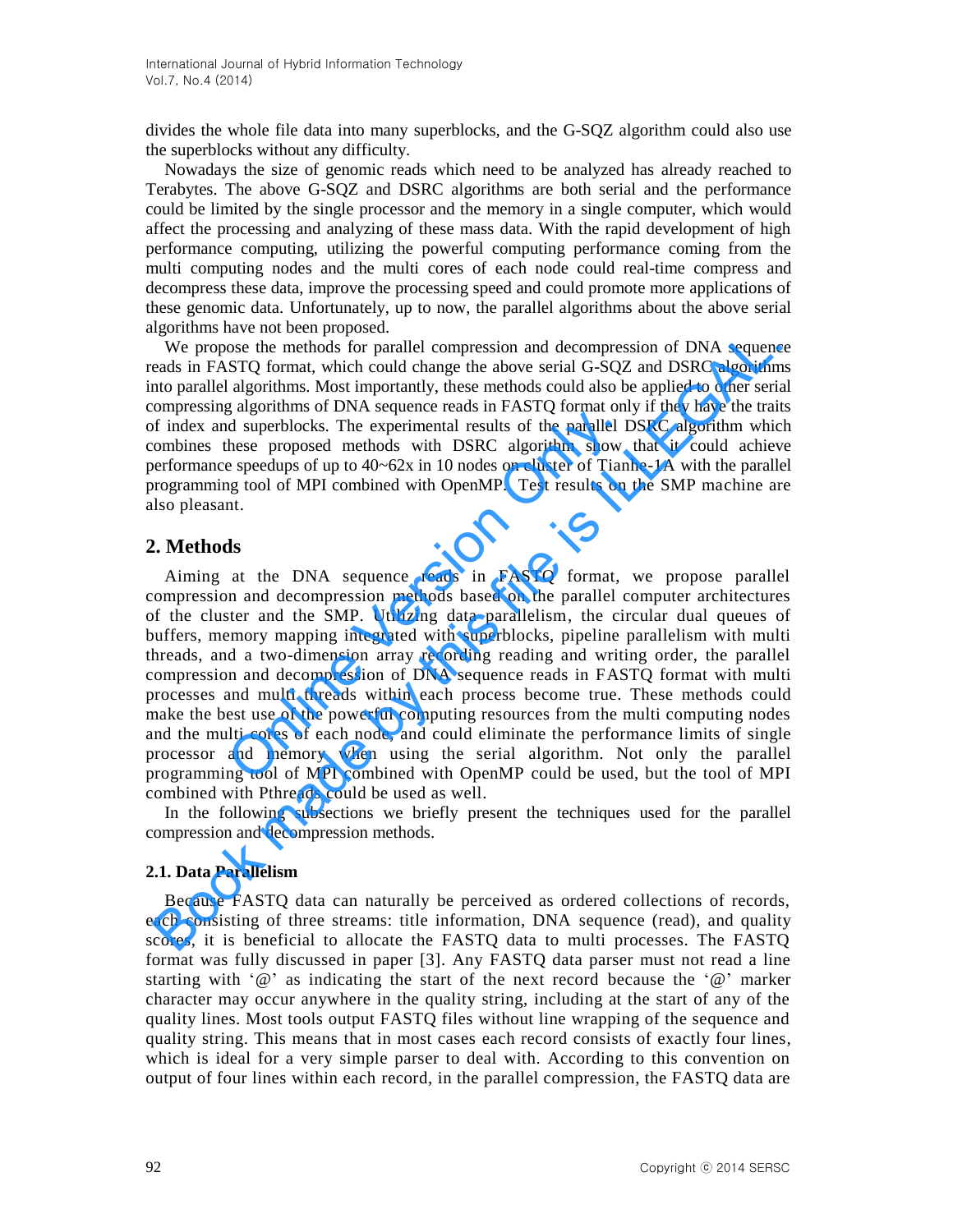divided nearly averagely into multi data sections which could be compressed concurrently in multi processes. Based on the number of the compressing processes and the total FASTQ file size, the allocated data size of each process could be computed. In addition, the data start could be computed in each process. However, this start position might not be the start of a record. The first  $\mathcal{P}$  -started line after the above computed position should be found further. The second line closely after the above '@'-started line should also be found. If this second line doesn't start with '@', the first '@'-started line would be the tile line, and otherwise, this second line would be the tile line. The start of this tile line would be the exact start in this FASTQ file in this process. In this way, the processing range of the assigned data in each process is computed precisely, which lays the foundation of the data parallelism in compression. This data assigning and paralleling methods get rid of the communications between different processes and different nodes; therefore, the parallel efficiency and speedup could be improved. Each process forms a separate compressed file.

In the parallel decompression, the number of processes is determined by the number of the compressed file, and the sequence of the decompressed file is the same as the compressed file. Each decompressing process has a separate decompressed file. There is also no communication between different processes and different nodes. The decompressing process could obtain the exact compressed data location of each superblock via the index in the compressed file, which could facilitate the data parallelism in each decompressing process.

### **2.2. Circular Dual Queues of Buffers**

Whether in compressing process or in decompressing process, each process contains multi threads: one reading thread, one writing thread, and several working threads (the number of working threads could be set). The circular dual queues of buffers are the linkers between these threads. For the sake of easy description, we call the circular dual queues of buffers a circular-queues-linker. Each working thread has two circular-queues-linkers: one input circular-queues-linker, one output circular-queues-linker. These two types of circular-queueslinker have slightly different structures according to the difference of the data stored in them for the purpose of use. Despite of this, they have the same working mechanism. This mechanism has been showed in the Figure 1. File, and the sequence of the decompressed file is the sate-<br>file, and the sequence of the decompressed file is the sate<br>decompressing process has a separate decompressed fit<br>ion between different processes and different n From the constrained the real particular queues and the real particular and a superior of the communications between different processes an<br>information of the communications between different processes and<br>proposes file. I



**Figure 1. Circular Dual Queues of Buffers**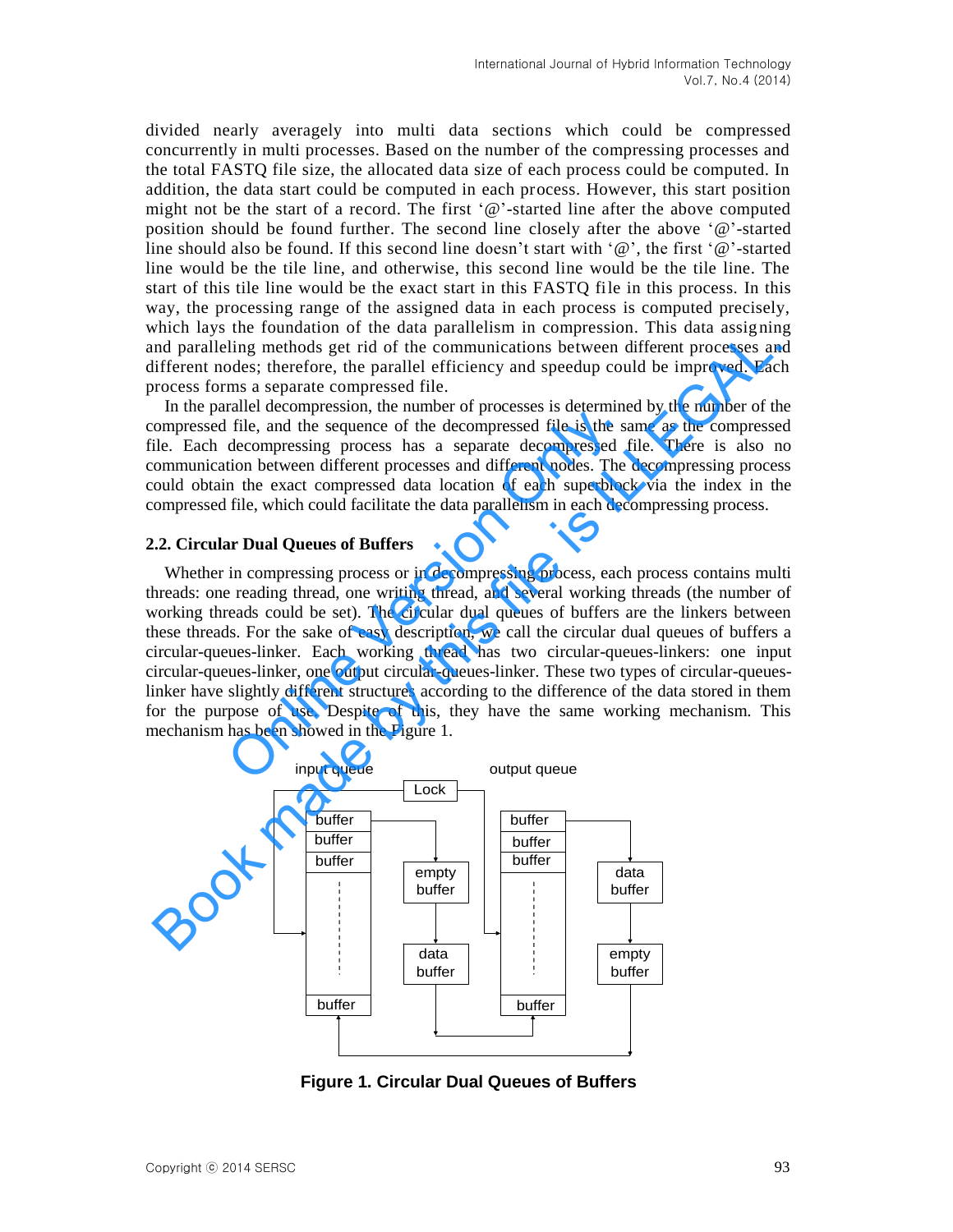Each circular-queues-linker has two queues: one input queue, and one output queue. Within each circular-queues-linker, the input queue and the output queue have the same structure. The work mechanism of the circular-queues-linker is as follows:

(1) Initialization: instantiate the input queue as a queue with certain number of empty buffers (Each buffer has the same structure) and the output queue as zero buffer.

Then the following steps progress circularly:

(2) An empty buffer is popped up from the front of the input queue and then is filled with data by the thread which uses this buffer.

(3) The above buffer with filled data is pushed to the back of the out queue.

(4) A buffer with data is popped up from the front of the output queue and then the data in the buffer is processed by the thread which uses them.

(5) After the data in the picked buffer in step (4) have been processed, this buffer is cleaned and pushed to the back of the input queue.

In order to avoid the conflict in using this circular-queues-linker between different threads, we use the lock. In addition, the task of each buffer in each queue is to store superblock data (the original data or the compressed data of a superblock) and other information (such as the data length, the No. of the superblock, *et. al.*)

This mechanism effectively alleviates the delay caused by the mismatch of processing speeds between different types of threads, and could increase the parallel efficiency between these threads.

### **2.3. Pipeline Parallelism with Multi Threads**

Whether in compressing process or in decompressing process, each process implements the pipeline parallelism with multi threads: one reading thread, multi working threads, and one writing thread. The Figure 2 gives the frame of this mechanism.



**Figure 2. Pipeline Parallelism with Multi Threads** 

Just as we have said, each working thread has two circular-queues-linkers: one input circular-queues-linker, and one output circular-queues-linker. The input circularqueues-linker in each working thread is the data interface between this working thread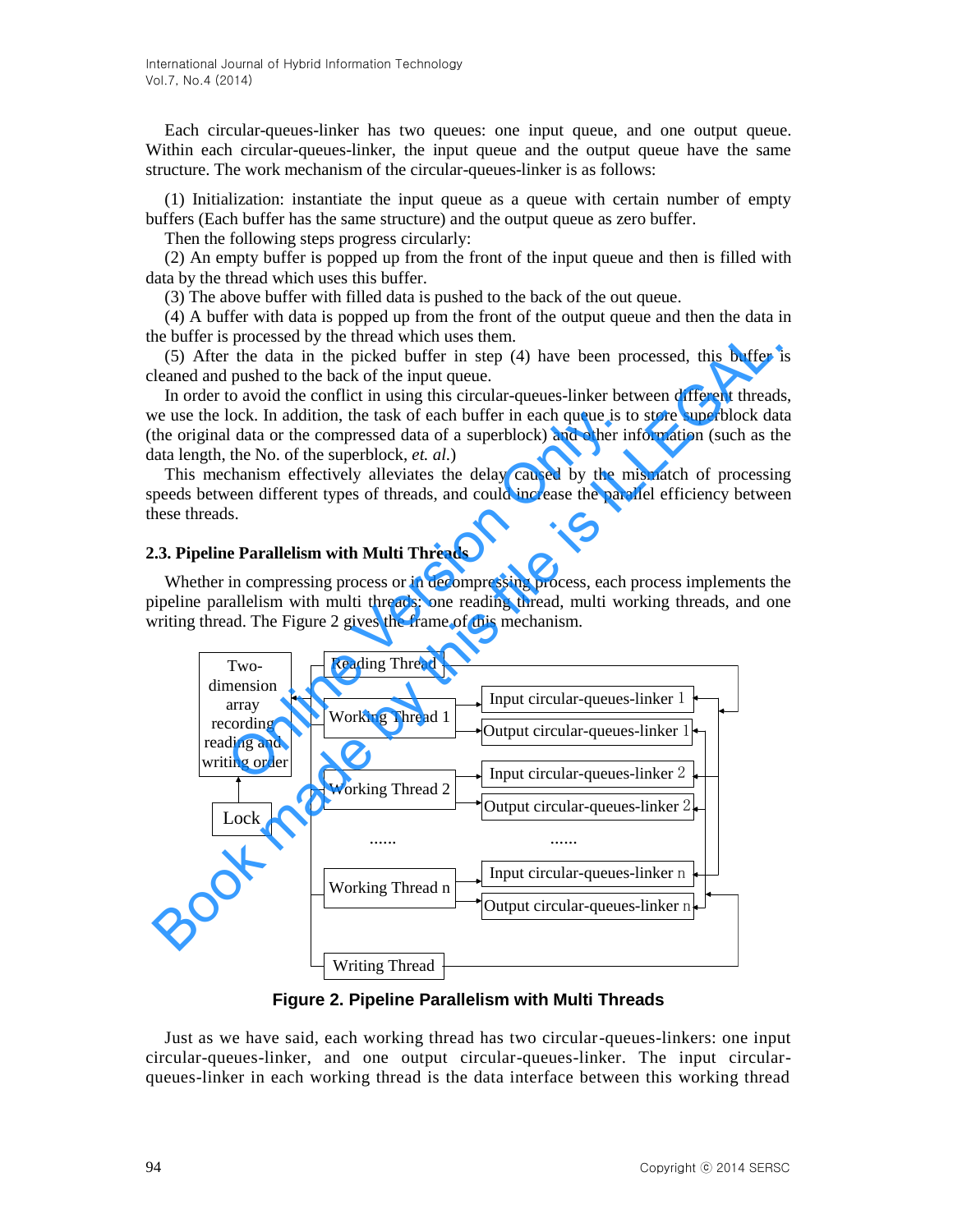and the reading thread, and the output circular-queues-linker in each working thread is the data interface between this working thread and the writing thread. In order to guarantee that the order of processed data between these superblocks in the writing thread is the same as the order in the reading thread, a two-dimension array is used to record the reading and writing order by signifying the ID of working thread processing each superblock and whether each superblock has been processed or not. These threads may use the array at the same time, so another lock is used to avoid conflict between these threads.

Using the above components, these three types of threads conduct the pipeline parallelism in each process. The concrete steps are as follows:

(1) The reading thread continually read the data of a superblock (In compression, they would be the original data, and in decompression, they would be the compressed data.), and it search circularly the input queue of each input circular-queue-linker in each working thread until an empty buffer is found in a specific working thread. Then this buffer is popped out from the front of the input queue and is filled with the above data of a superblock. After that, this buffer is pushed to the back of the out queue of the input circular-queue-linker in the above specific working thread. The above procedure carries out continually until all the assigned data of this process are finished reading out. The two-dimension array records the ID of working thread processing each superblock. is popped out from the front of the input queue and is<br>perblock. After that, this buffer is pushed to the back o<br>lar-queue-linker in the above specific working thread.<br>continually until all the assigned data of this proces (1) The reading thread continually read the data of a superblock (In compression, they would be the original data, and in decompression, they would be the compresse lata.), and it search circularly the input queue of each

(2) Each working thread continually searches the output queue of its input circularqueue-linker until a buffer is found. Then this buffer is popped out from the front of the out queue, and then the data in it are processed (compressed or decompressed). After that, this buffer is cleaned and pushed to the back of the input queue.

Then the following important step is that this working thread continually searches the input queue of its output circular-queue-linker until an empty buffer is found. Then this buffer is popped out from the front of the input queue, and is filled with the above processed data of a superblock. After that, this buffer is pushed to the back of the out queue of this output circular-queue-linker in this working thread.

The above procedure carries out continually until all the assigned data of this process are finished being processed. After a superblock has been processed, the finishing tag is assigned in the two-dimension array.

(3) According to the order and processing progress of superblocks stored in the twodimension array, the writing thread continually find the specific data of superblock in a specific working thread sequentially and write these data to a file according to the same order as the reading thread. The writing thread searches the output queue of the output circular-queue-linker in the specific working thread until a buffer is found. Then this buffer is popped out from the front of the out queue, and the data in it are written to the file. After that, this buffer is cleaned and pushed to the back of the input queue. The above procedure carries out continually until all the data of supper blocks in this process are written to the file.

### **2.4. Memory Mapping Integrated with Superblocks**

In the reading thread for the parallel compression and the writing thread for the parallel decompression, voluminous data of DNA sequence reads should be dealt with; therefore, the memory mapping integrate with superblocks is used in order to improve the I/O speed of large file.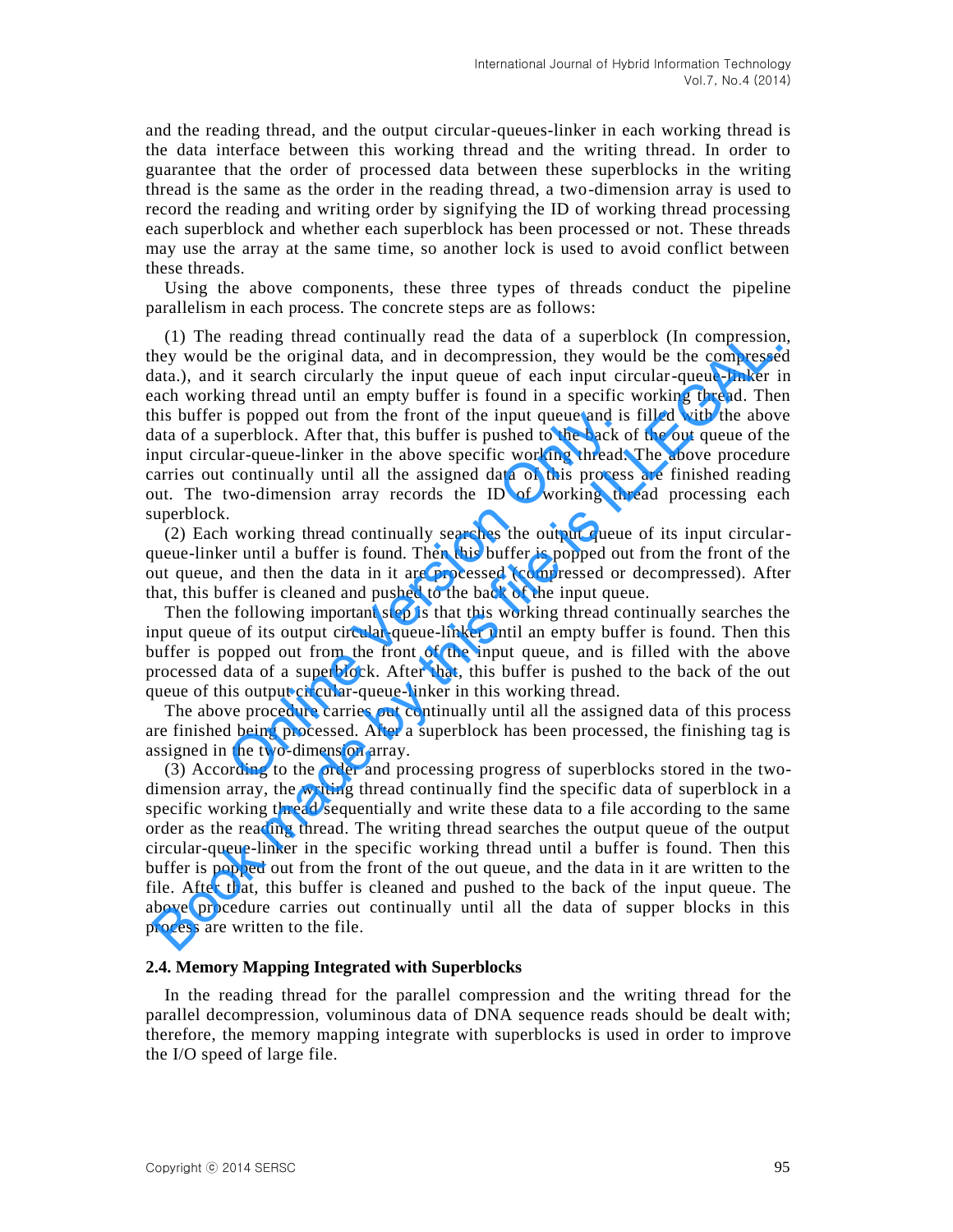In the reading thread of parallel compression, according to the page size of the memory, the size of mapping space, and superblocks of original DNA sequence reads in the FASTQ file, the location of each superblock in the memory mapping space are computed, as well as the time when to release and remap the memory mapping. One evident advantage of memory mapping is that the data could be read and written directly with much less data copy when compared with the I/O functions of fread and fwrite.

In the writing thread of parallel decompression, a memory mapping file with specific sufficient size is created according to the number of the superblocks needed to be decompressed in the process. The decompressed data of each superblock are stored into the memory mapping space in turn with the same order as they are read in the reading thread. During this procedure, based on the page size of the memory, the location of the memory mapping space which is needed to be filled, the size of mapping space, the current offset of the memory mapping file, and the threshold of remapping, when to release and remap the memory mapping are determined, as well as the new threshold of remapping. What should be emphasized is that there is null space in the back of the memory mapping file because this file size is set at the start of this writing thread .

# **3. Implementation and Results**

In order to demonstrate the efficiency of these methods, we implemented the parallel compression and decompression by integrating the proposed methods with the DSRC algorithm via the parallel programming tool of MPI combined with OpenMP. This implementation is called PDSRC (Parallel DSRC). The MPI [4] is used as the tool for the interaction between different processes, and the OpenMP [5] is used for the multi threads in each process. The experimental results of PDSRC on cluster of Tianhe-1A and the SMP machine respectively have shown the efficiency of the methods for parallel compression and decompression. From the method of emphasized is that there is null spanning the because this file size is set at the start of this **apping** file because this file size is set at the start of this **apping** file because this file size is

#### **3.1. Experimental Results on Cluster of Tianhe-1A**

The test data comprise some files from 1000 Genomes Project (www.1000genomes.org). The test machine was the cluster of Tianhe-1A super computer [6]. All the computing nodes and I/O nodes are interconnected with highspeed network. Each computing node is deployed with dual Intel Xeon X5670 2.93 GHz processors, 6 cores in each processor and 24GB memory. In addition, each computing node has the SMP (Symmetric Multiprocessor, SMP) architecture. The detailed experiments are described as follows. What should be emphasized is that for all the tests, time measurements were performed with the Unix **time** command and each time value is the average of many tests. in methanony imagping space in turn with the same other as they are call out perminental and the same of the filed, the size of mapping space, the memory mapping space which is needed to be filed, the size of mapping pace,

Whether in compression or in decompression, the number of working threads could be set through parameter. The compressing time and decompressing time with different numbers of working threads were compared using the test data SRR099458\_2.filt.fastq  $(25.91 \text{ GB})$  and SRR013951 2.filt.fastq  $(3.19 \text{ GB})$  in 1 and 10 computing nodes with all the 12 cores of each node. The test results showed that each node with 3 processes and each process with 2 working threads has the least compressing time, and each node with 3 processes and each process with 10 working threads has the least decompressing time. The following tests used these parameters.

The parallel compressing time and decompressing time were tested using different data and different nodes from 1 node to 10 nodes. All the 12 cores of each node were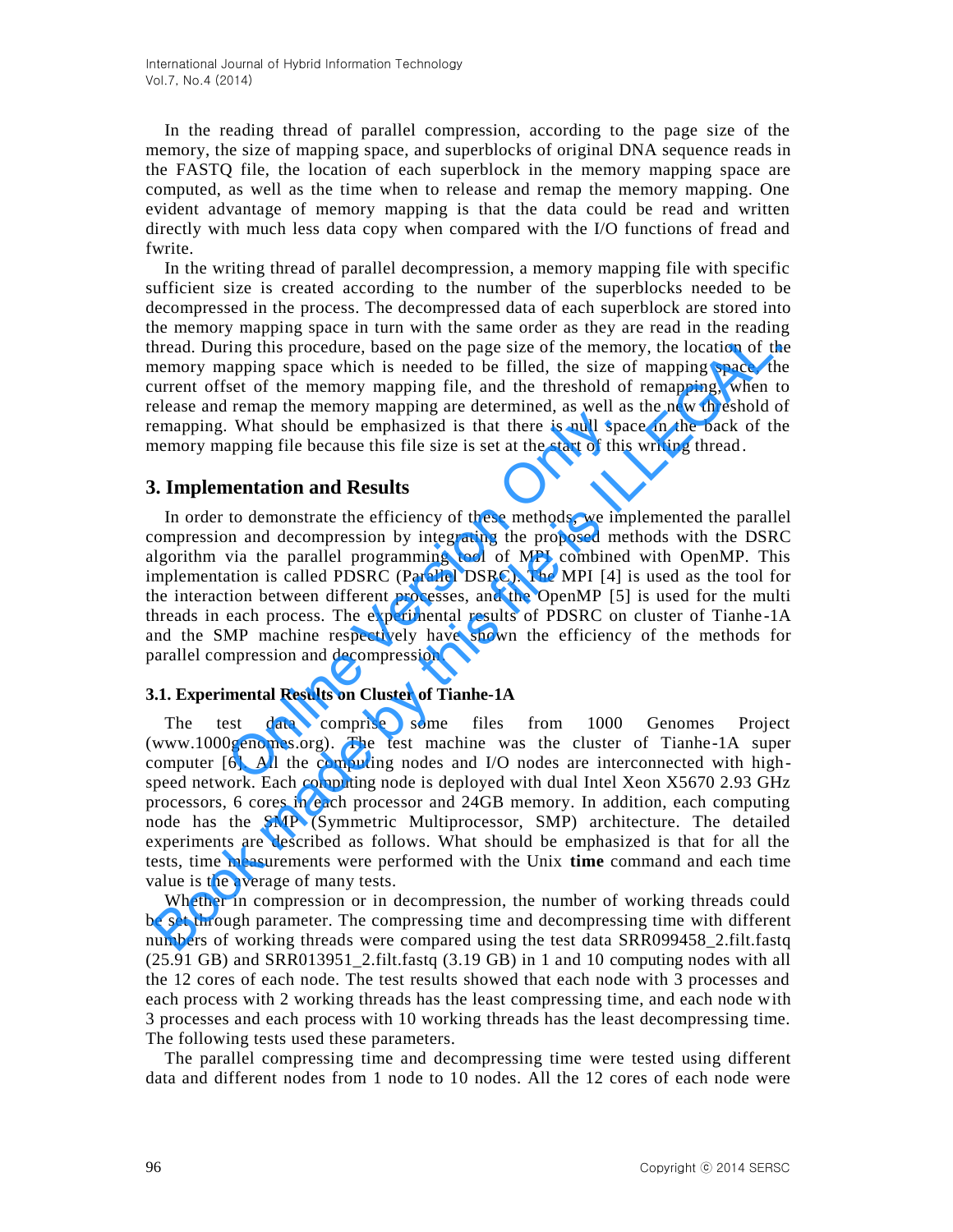fully used. The test data are three FASTO files: SRR099458 2.filt.fastq (25.91GB), SRR027520\_1.filt.fastq (4.81 GB), and SRR013951\_2.filt.fastq (3.19GB). For all tested parallel compression and decompression, we present the parallel speedups for nodes from 1 to 10 nodes and for the three files. The Figure 3 and Figure 4 show the results. We could see that typically the speedup increases with the increase of nodes count, which means that the best speedups are got mostly with the 10 nodes. The best speedups vary from 46 to 62 for parallel compression and vary from 40 to 58 for parallel decompression on the cluster of Tianhe-1A.



**Figure 3. Speedups on Different Numbers of Nodes for Parallel Compression** 



**Figure 4. Speedups on Different Numbers of Nodes for Parallel Decompression** 

## **3.2. Experimental Results on SMP Machine**

The test data and test method are the same as the above test. However, this test machine is SMP architecture, which has 8 Intel Xeon X7550 2.0 GHz processors, 8 cores in each processor and 512 GB memory. What should be emphasized is that this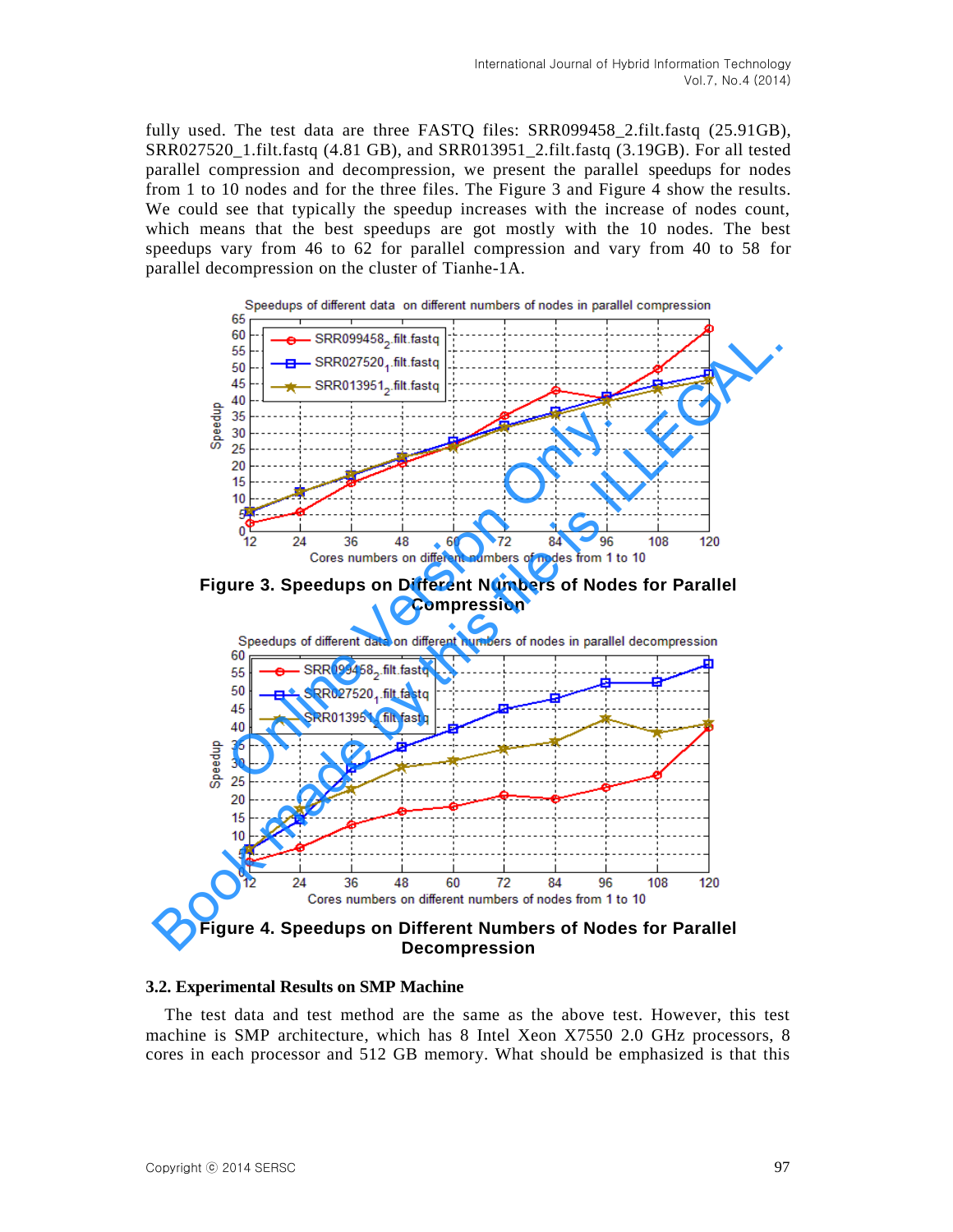machine uses the Hyper-Threading technology and the above cluster of Tianhe-1A doesn't use this technology. The detailed experiments are described as follows.

The compressing time and decompressing time with different numbers of working threads were compared by experiments. Experimental results show that each process with 3 working threads has the least compressing time and decompressing time. The following tests used these parameters.

The parallel compressing time and decompressing time were tested using the above three FASTQ files and different numbers of processes from 1 to 25. The different numbers of processes from 1 to 25 use different numbers of cores from 2.5 to 62.5 respectively. For all tested parallel compression and decompression, we present the speedups on different numbers of cores. The figure 5 and figure 6 show the results. We could see that the best speedups vary from 26 to 30 for parallel compression and vary from 13 to 27 for parallel decompression on this SMP machine.



**Figure 5. Speedups on Different Numbers of Cores for Parallel Compression** 



**Figure 6. Speedups on Different Numbers of Cores for Parallel Decompression**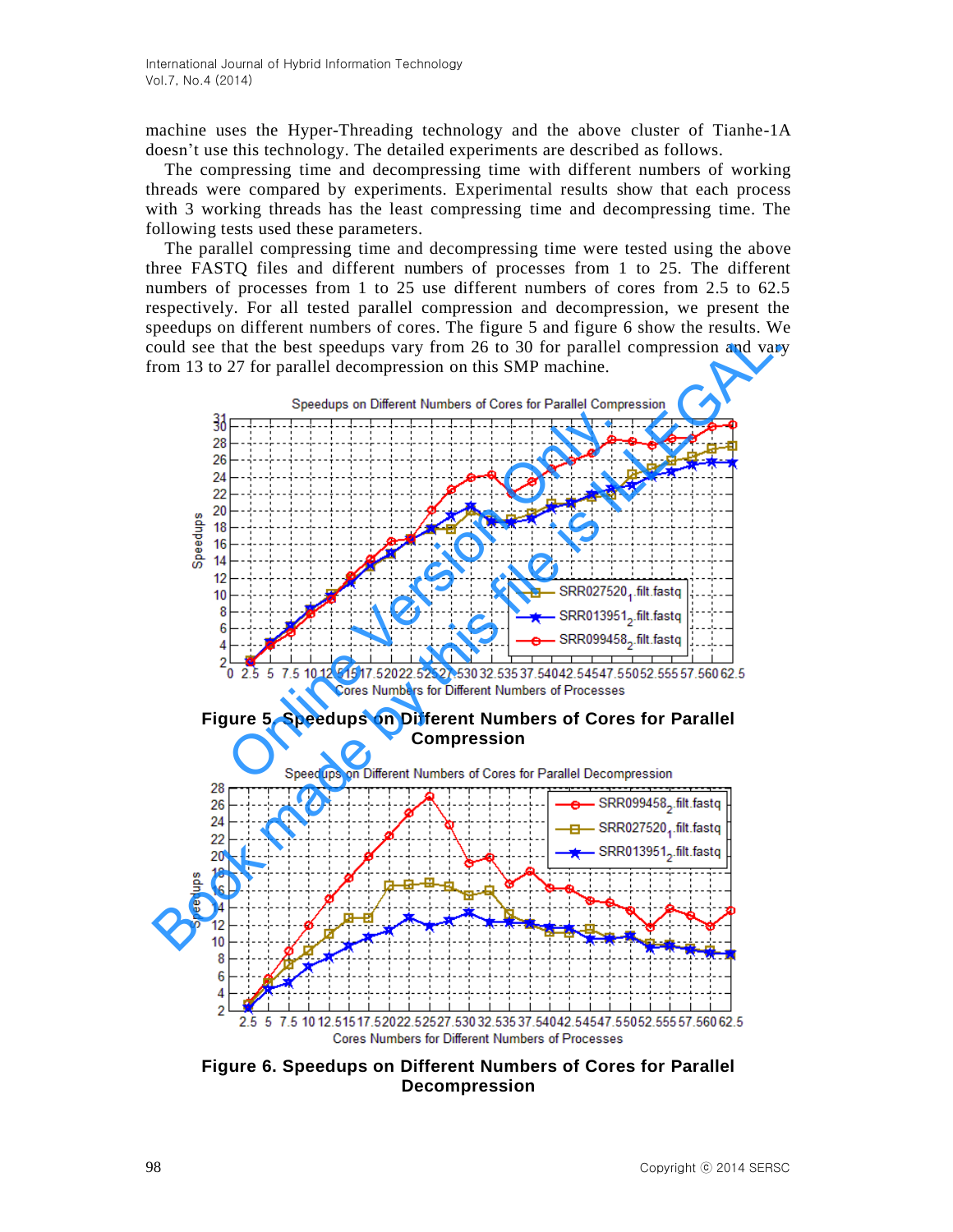What should be highlighted here is that the outputs of parallel compression are multi compressed files. Compared with the serial compressed file, the total size of these multi compressed files vary from -0.0014% to 0.0013%, -0.0126% to 0.0088% and -0.0216% to 0.0191% for SRR099458\_2.filt.fastq (25.91 GB), SRR027520\_1.filt.fastq (4.81 GB) and SRR013951\_2.filt.fastq (3.19GB) respectively.

# **4. Discussion**

What should be emphasized here is that these methods could also be applied to other serial compressing algorithms of DNA sequence reads in FASTQ format only if they have the traits of index and superblocks. Because many details of the G-SQZ algorithm can not be inferred from the paper [1] and we were unable to obtain program sources although basically it uses the index mechanism and applies order-0 Huffman coding on combined bases and respective qualities, the parallel G-SQZ was not implemented. However, with the index mechanism of G-SQZ, it is evident that parallel G-SQZ could also be implemented easily using these methods proposed in this paper by integrating the superblocks with the index if we get more details about the G-SQZ. We are sure that some pleasant results would be gotten for the parallel G-SQZ compression and decompression. an not be inferred from the paper [1] and we were unable to obtain program source<br>through basically it uses the index mechanism and applies order-0 Huffman coding o<br>ombined bases and respective qualities, the parallel G-SQ

### **5. Conclusion**

We presented the parallel compression and decompression methods for DNA sequence reads in FASTQ format based on the parallel computer architectures of the cluster and the SMP. Experimental results for PDSRC clearly showed the efficiency of these parallel methods. The speedups vary from 46 to 62 for parallel compression and vary from 40 to 58 for parallel decompression by using 10 nodes of cluster in Tianhe-1A super computer. Test results on the SMP machine are also pleasant.

These methods could make the best use of the powerful computing resources from the multi computing nodes and the multi cores of each node, and could eliminate the limits of single processor and memory when using the serial algorithm. Not only the parallel programming tool of MPI combined with OpenMP could be used, but also the tool of MPI combined with Pthreads could be used. In addition, the proposed parallel methods could also be applied to other serial compressing algorithms of DNA sequence reads in FASTQ format only if they have the traits of index and superblocks. plemented easily using these methods proposed in this<br>ocks with the index if we get more details about the G-5<br>sant results would be gotten for the parallel G-SC<br>sion.<br>Sion<br>sented the parallel compression and decompression

#### **Acknowledgements**

This paper is supported by the Natural Science Foundation of China (61100073), and the Cloud Computing Technology Development and Industrialization Special of Guangzhou, China (2013Y2-00076).

#### **References**

- [1] W. Tembe, J. Lowey and E. Suh, "G-SQZ: Compact Encoding of Genomic Sequence and Quality Data", Bioinformatics, vol. 26, no. 17, **(2010)**, pp. 2192–2194.
- [2] S. Deorowicz, and S. Grabowski, "Compression of DNA Sequence Reads in FASTQ Format", Bioinformatics, vol. 27, no. 6, **(2011)**, pp. 860-862.
- [3] P. J. A. Cock, C. J. Fields, N. Goto, M. L. Heuer and P. M. Rice, "The Sanger FASTQ File Format for Sequences with Quality Scores, and the Solexa/Illumina FASTQ Variants", Nucleic Acids Research, vol. 38, no. 6, **(2010)**, pp. 1767–1771
- [4] MPI[, http://www.mpich.org/.](http://www.mpich.org/)